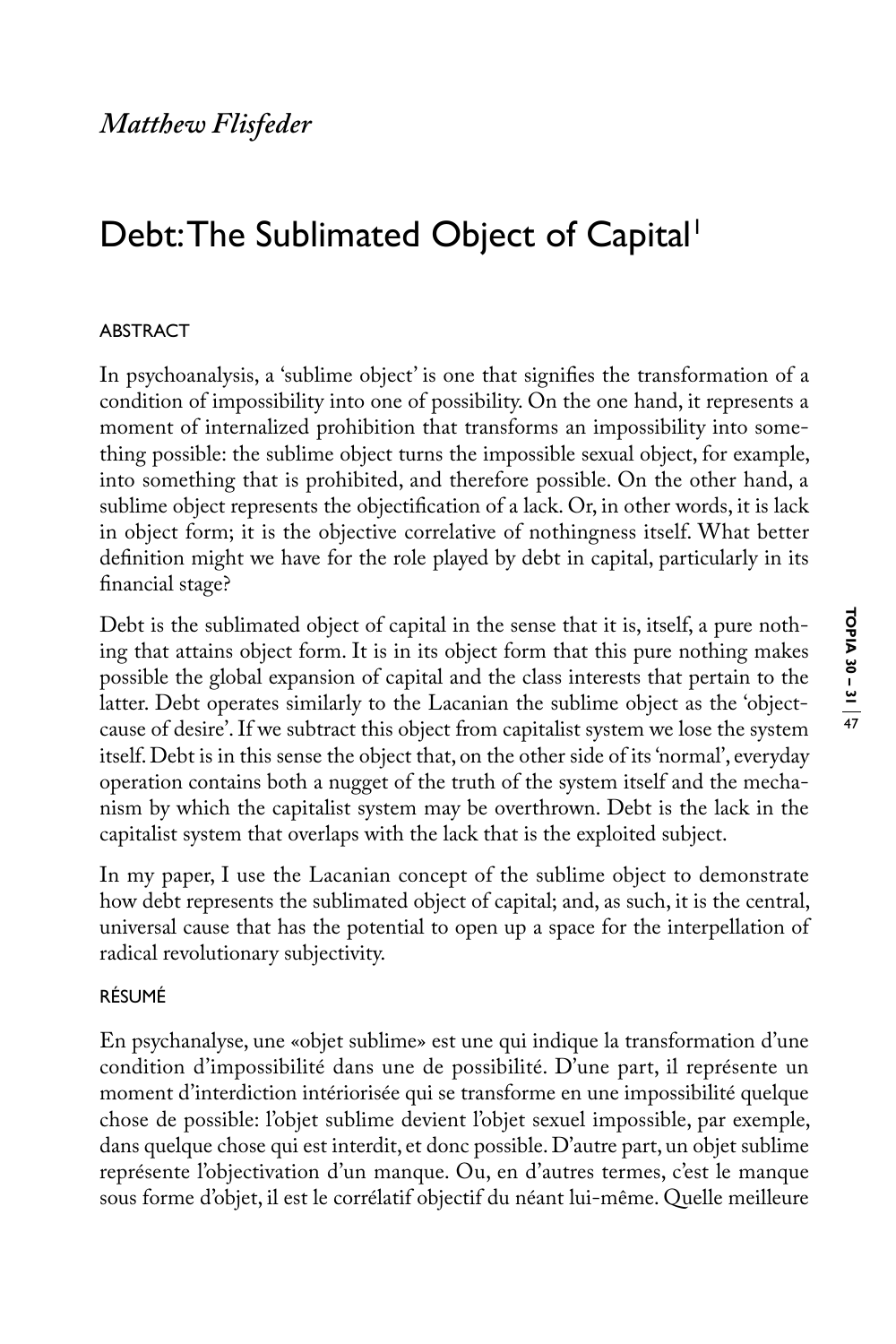définition pourrait que nous avons pour le rôle joué par la dette en capital, en particulier dans sa phase financière?

La dette est l'objet sublimé du capital dans la mesure où il est lui-même un pur néant qui atteint sous forme d'objet. Il est dans sa forme d'objet que ce pur néant rend possible l'expansion mondiale du capital et des intérêts de classe qui se rapportent à ce dernier. Dette fonctionne de façon similaire à l'objet sublime de Lacan, comme «l'objet-cause du désir». Si bon soustrait cet objet à partir du système capitaliste nous perdons le système lui-même. La dette est en ce sens que l›objet, de bautre côté de la «normale», bexploitation quotidienne contient à la fois une pépite de la vérité du système lui-même et le mécanisme par lequel le système capitaliste peut être renversé. La dette est le manque dans le système capitaliste qui chevauche le manque qui fait l›objet exploité.

Cet article utilise le concept Lacanien de l›objet sublime de démontrer comment la dette représente bobjet sublimé du capital, et, comme tel, il est le centre, cause universelle qui a le potentiel doouvrir un espace pour binterpellation du radical subjectivité révolutionnaire.

KEYWORDS: debt; finance; securitization; sublime object; sublimation

¤

#### Introduction<sup>2</sup>

In recent years, debt has become a prominent object of inquiry for critical and cultural theorists. Although debt is not a new category of investigation for critical political economists, books such as David Graeber's *Debt: The First 5,000 Years* (2011) and Richard Dienst's *The Bonds of Debt: Borrowing Against the Common Good* (2011), along with the formation of the Strike Debt movement, have illuminated the politics of debt in the context of the most recent financial crisis (2007–08) and its place in mainstream discourse.3 Debt has been at stake in some of the most explosive political struggles in Europe and North America over the past few years:

The debt that the Greeks, Irish, Portuguese, English, and Icelanders do not want to repay and against which they have been protesting over the last several [years]; the debt that legitimizes the increase in British university tuition and has provoked violent clashes in London; the debt that justifies cutting off 800 euros per family in the UK in order to reestablish [*sic*] a balanced budget in the aftermath of the financial crisis; the debt that calls for budget cuts to education in Italy and which Roman students have risen up to oppose; the debt that cuts social services, financing of the arts, unemployment and basic welfare benefits… ." (Lazzarato 2012: 24–5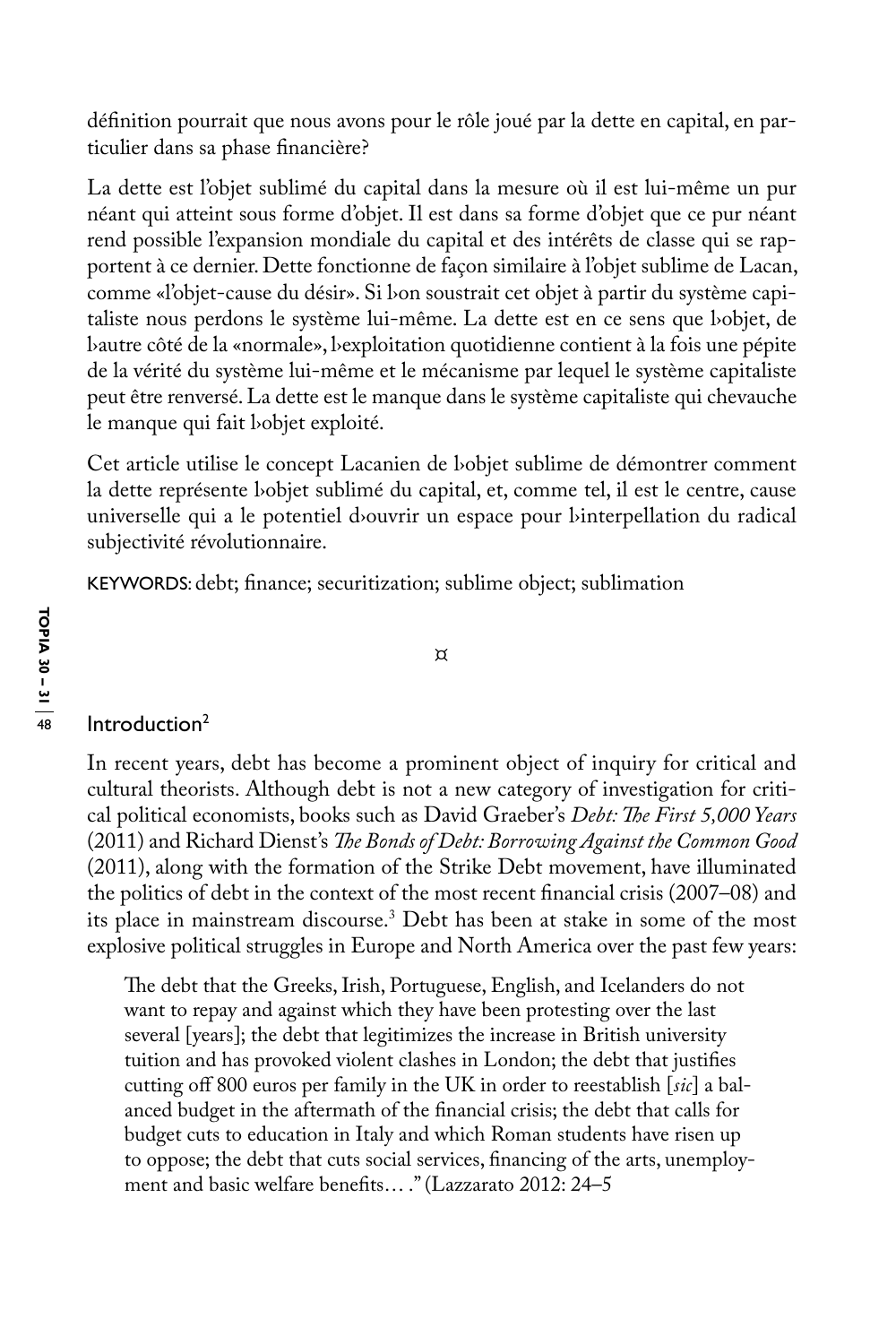Debt has been used as the justification for the removal of collective bargaining rights from workers in Canada, including postal workers, Air Canada employees, and public school teachers in Ontario; and it was used to justify a proposed rise in post-secondary tuition fees in Quebec, which sparked a massive student and public uprising in the summer of 2012.4

In both the developed and developing worlds, debt has been the single most effective means of disciplining labour since the development of neoliberalism in the 1970s, whether through structural adjustment programs, or it's first-world equivalent: austerity.5 Debt is of interest because it plays a structural role in the circulation of capital; expansion and growth, from at least the beginning of this period, would not have been possible without what I will refer to here as the "sublimation of debt."

Cultural theory might play a role in articulating the logic of debt in finance capital differently, in a way that can help to subjectivize debt as an object of political thought. My present interests lie with the Lacanian "sublime object," a concept that represents a moment of internalized prohibition that cognitively transforms impossibility into something possible. Prohibition makes the sublime object appear as though it has a positive existence in reality, to which access is barred by the prohibition. For example, in his *Seminar XX: Encor*e, Lacan claims that sublimation in courtly love makes up for the absence of the sexual relationship "by feigning that we are the ones who erect an obstacle thereto," when really there is no sexual relation (Lacan 1998: 69). Prohibition obscures the non-existence of the object and hence the impossibility of its attainment. A sublime object represents the *objectification* of this lack/impossibility. It is lack in object form: the objective correlative of nothingness itself. What better definition might we have for the role of debt in capital, particularly in its financial stage?

Debt is the sublimated object of capital in the sense that it is a pure nothing that attains object form as fictitious capital, such as credit and other financial commodities, including mortgage backed securities. In its object form, this pure nothing makes possible the global expansion of capital and capitalist class interests. Debt operates similarly to the Lacanian sublime object, as the "object-cause of desire" (the *objet petit a*). Since debt is the *objectification* of lack, if we subtract debt-asobject from the capitalist system, we lose the system itself. Debt is in this sense *the* object that in its "normal," everyday operation contains both a nugget of the system's truth (the gap/lack at its core), and the mechanism of its structural transformation and potential dissolution; the redistribution of debt necessarily redistributes wealth. Debt is the lack in the capitalist system that overlaps with the lack that *is* the exploited subject.<sup>6</sup>

What I propose in this paper is that the role of debt in the objective system of capitalist production is analogous to the role of the "sublime object" in the constitution of the subject's libidinal economy. However, because debt pertains to subjection and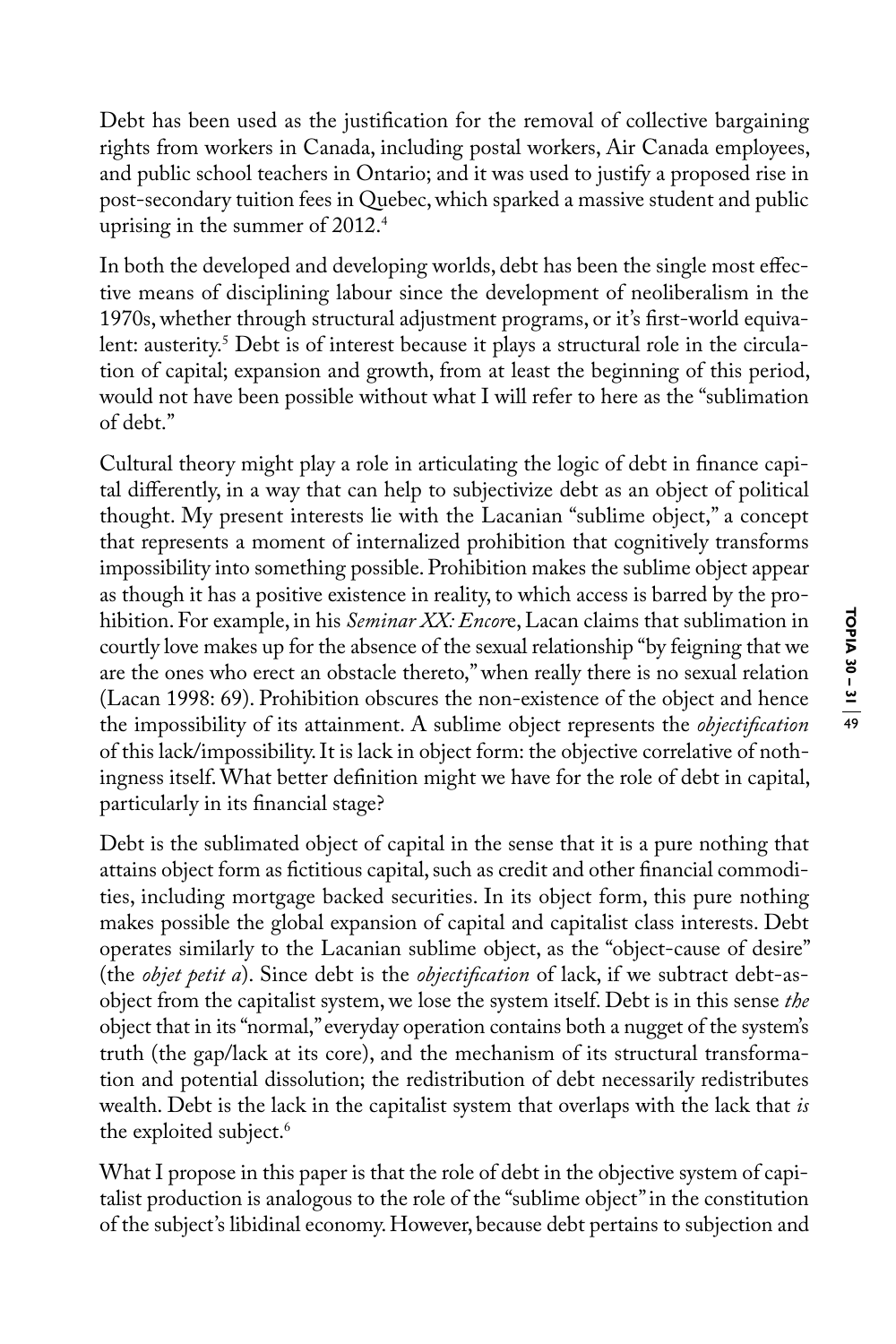expansion, which are both necessary elements in maintaining the capitalist order, it is also the key to imagining emancipation from capitalist exploitation, not unlike the way that Slavoj Žižek relates political emancipation to the sublime object and enjoyment. Like the sublime object, debt is split between desire and drive.

I begin with an explanation of the sublime object as it has been taken up in Lacanian psychoanalysis, and particularly in Žižek's theory of subjectivity and ideology. Then I move on to an explanation of the form that debt takes when sublimated in the logic of finance capital. Here, I examine the way that debt operates in financial commodities, such as securities, collateralized debt obligations (CDOs), and credit default swaps (CDSs). Debt is then analyzed in the overall context of capitalist expansion and growth. In conclusion, I take up the role of debt as the sublime object of ideology, and as *the* "object-cause" capable of interpellating an emancipatory subject position. In order to understand the latter, it is necessary to grasp the way that the sublime object divides the subject in its relation to enjoyment, to which I now turn.

#### The Sublime Object, or the Affective Dimension of Lack and Surplus

The sublime object pertains to arousal. But arousal need not occur strictly in the context of sexuality. Sublimation, for Freud, has to do with the diversion of sexual desire into non-sexual areas of human life. The sublime accounts for "human activities which have no apparent connection with sexuality, but which are assumed to be motivated by the force of the sexual instinct" (Laplanche and Pontalis 1973: 431). Art, for example, redirects the sexual instinct towards aesthetic creativity and the pleasure it provides. But Lacan defined the sublime simply as the raising of the object—the sublime object—to the dignity of the Thing (Lacan 1992: 112). The latter invokes the overlap between the psychoanalytic conception of the sublime and the Kantian sublime.

The Kantian sublime describes a gap in our experience of empirical objects in phenomenal reality. This is a gap that separates phenomena from noumena: the Thingin-itself, which lies beyond representation. According to Kant, no representation can adequately come close to the dimensions of the Thing. We can know only our *knowledge* of things, but we cannot know things-in-themselves. The sublime signals two aspects of experiencing the Thing, both in its negative and positive forms: it represents our coming close to the Thing, but it also signals our failure to ever grasp an understanding of the Thing, which is why the sublime object procures both pleasure and pain—the Lacanian definition of *jouissance*. The sublime object gives us pleasure in coming close to the Thing, but also represents a painful experience of our lack of access to the Thing beyond representation.

While for Kant the Thing exists beyond all phenomenal reality, for Hegel the sublime merely signals the fact that there is *nothing* beyond phenomenal reality. The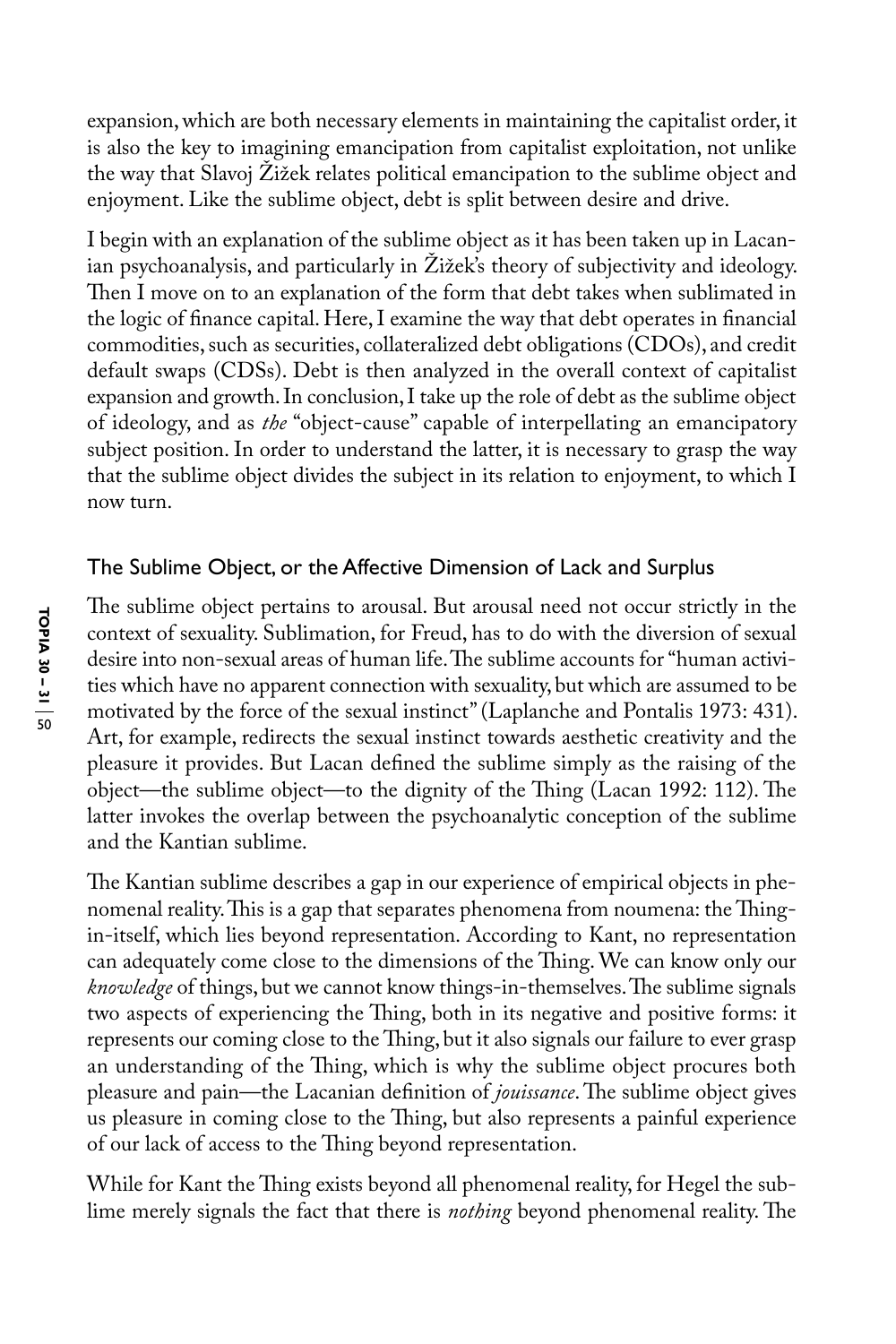form of our experience of the sublime does not change as we still experience the sublime in terms of both pleasure and pain. For Hegel, the sublime does not signal the transcendental beyond of the Thing, but the immanence of the negative—negativity as a positive feature of the Thing. The Kantian sublime therefore relates to the desire aroused in coming close to the transcendental object while the Hegelian sublime announces the lack in the structure of our experience of the transcendental. This lack announces the positive condition of the subject as one of negativity or, in other words, as lack(ing).

Reinterpreting Lacan through the prism of Kant and Hegel, Žižek argues that there is an overlap between the Thing and the subject. The Thing is ultimately the subject itself (Žižek 1999: 305). The subject represents the immanent negativity of the structure of symbolic reality—it overlaps with *the gap* in the structure. This is why the basic problem for the subject of psychoanalysis is not whether reality "out there" exists; rather, the problem for the subject is the traumatic encounter with the possibility of her own non-existence (Žižek 2005: 57). It is here that we can begin to understand the Lacanian thesis on the sublime object, which is raised to the dignity of the Thing. The sublime object "fills out the void, the impossibility of the signifying *representation* of the subject" (Žižek 1989: 208). The sublime object is the objectification of a lack that *is* the subject. It is that which stands in for the missing representation of the subject in the symbolic field of the Other, which gives a minimum of consistency to the subject's positive sense of self. However, in order for the subject to emerge in the field of symbolic "reality," she is forced to renounce this traumatic lack, which she is paradoxically condemned to seek out as part of the constitution of her own positive existence. It is in this way that the subject emerges into the symbolic order as a *desiring* subject. The sublime object stands for the "object-cause of desire," or the lost object of which the subject is constantly in pursuit. Its positive existence is its condition of being lost, and so it acts as a lure that propels the subject's ongoing attempt to attain the *impossible* object of desire. Blind to the fact that the sublime object is *only* a lure—that it in fact has no positive existence—, the subject conceives the scenario of her desire through fantasy. Fantasy is *not* the scenario of attaining the lost object of desire; it is, rather, the scenario that teaches the subject about *what* she desires.

While desire involves the constant pursuit of the lost object, *drive* represents the kind of enjoyment that is procured by this pursuit. In constantly failing to attain the object of desire, drive emerges as an odd enjoyment that the subject receives from continuing to fail. Drive turns failure into success and emerges as surplus enjoyment (surplus *jouissance*). Sublimation stands for the transformation of the impossibility of enjoyment into the successful enjoyment of failure, while fantasy works as a screen that prevents the subject from realizing that she is obtaining little nuggets of enjoyment by failing to get the lost object. The sublime, therefore, raises the object to the dignity of the Thing through this weird mix of pleasure and pain, which reaffirms as it denies the immanent negativity of the subject herself.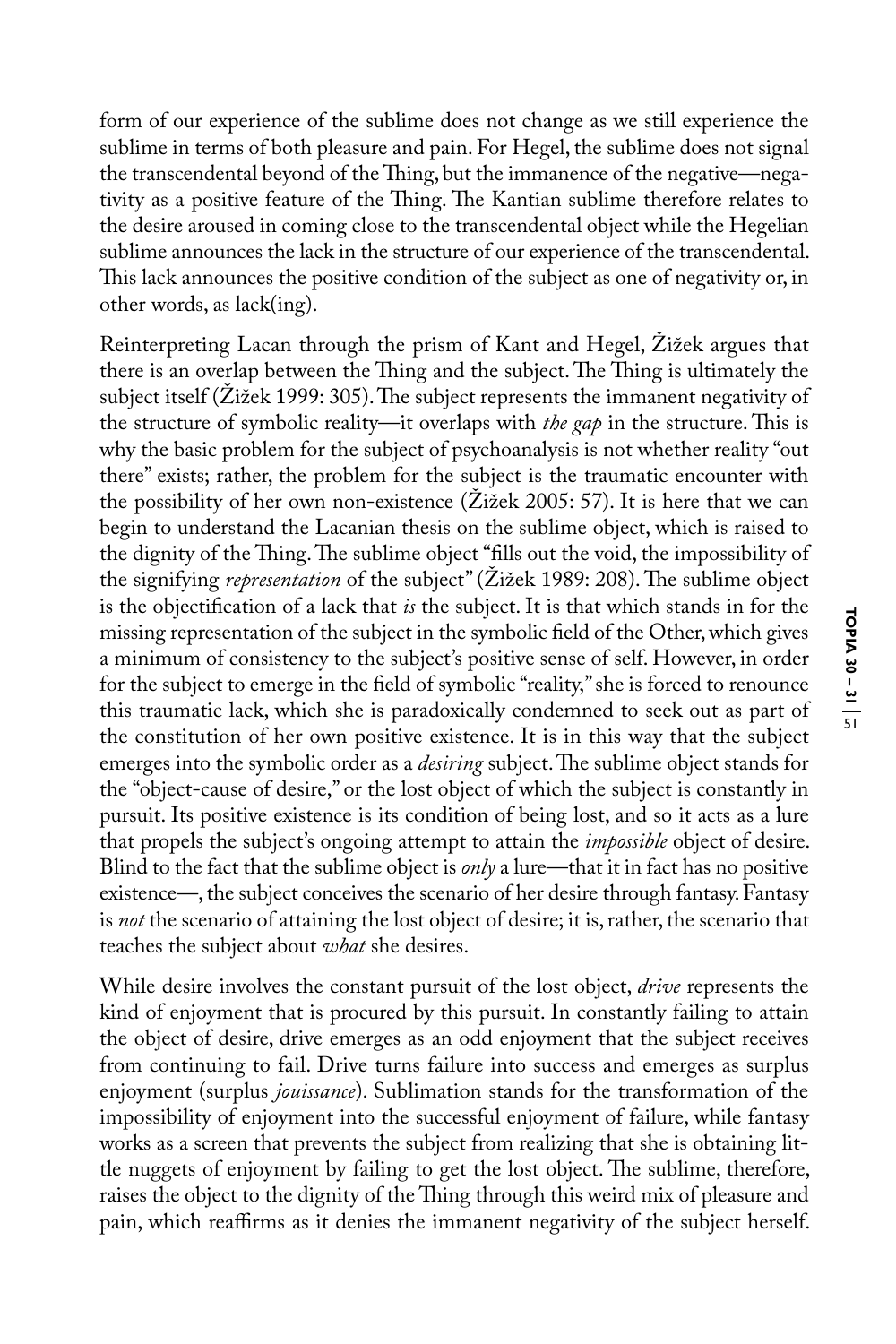She is the very loss that the lost object may fill out in the symbolic order; but her pursuit of the lost object produces both the lack *and* the surplus of the object, not as desire, but as drive.

The sublime object plays the role of mediating between the lost object of desire, and loss itself as an object in drive. At a very basic level, the object deals with the transubstantiation of lack into surplus. The logic of the sublime object can help us to explain some of the structural contradictions of capitalism, locate the capitalist enjoyment of failure, and find how capital turns failure into success. It is here that we can start to understand debt as the sublimated object of capital.7

## Sublimating Debt: Securities, CDOs, and CDSs

The clearest example of sublimated debt in the logic of capital is that of debt securitization. Securities turn debt into tradable commodities on the market. The process takes sums of debt from sources such as mortgages, corporate loans, credit card debt, student loans, etc., and repackages them as securities that can be purchased (McNally 2011: 99). Securities assure the buyer a steady stream of income through the interest payments due on debts, and directly demonstrate the way in which debt, as a lack in the system, is sublimated in the production of surplus-value.

According to David McNally, securitization fundamentally changes the role of banks. Instead of making money by lending at a higher rate than the one at which that money was borrowed, banks now provide loans and then sell them off to institutions that create financial products like mortgage-backed securities. Banks can move loans from their ledgers and accumulate a fee every time they sell them to investment banks. The risk is therefore passed on to its new owner. Much of the profit generated by banks comes from selling of these new financial products, instead of from interest on individual loans, which creates incentives for banks to increase the number of loans they offer. This is what lead banks in the United States to offer low-wage workers, especially African-Americans, mortgages at subprime rates. These mortgages were offered to increase the profit that could be earned through debt securitization, which worked out well until interest rates went up and the poor were unable to pay back their loans. Although securities can bring high returns for capital, they are risky.

The financial sector introduced credit-default swaps (CDS) to reduce risk and further push the profit-generating machine. A CDS is like an insurance policy where, for a high price, a financial institution will agree to "swap" the default risk of a security. Buying up risk is like making a bet that the possibility of default is low. The higher the risk, the higher the cost for a CDS. For a long time, risk was deemed low and insurance companies such as AIG sold CDSs to anyone who was interested. In 2000 it became legal to buy CDSs on assets not owned by the investor (McNally 2011: 105).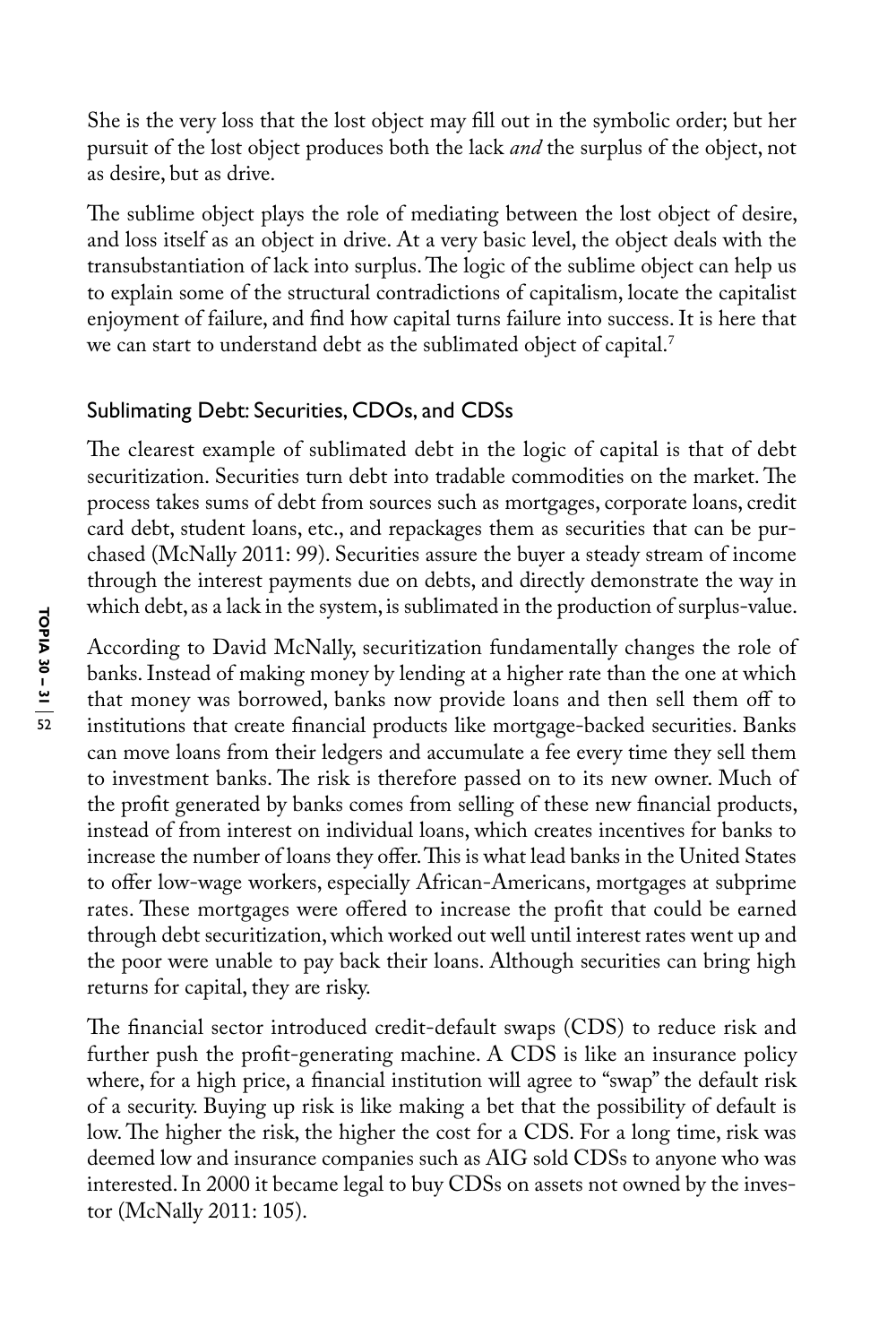Derivatives are another form of financial risk management. Derivatives "are meant to provide protection from financial and currency volatility" (McNally 2011: 94). They are contracts in which no actual commodity is exchanged in the here and now, but the price of the commodity to be exchanged in the future is *derived* from the prices of real commodities in the present. Derivatives therefore reduce risk by locking in a price prior to the actual sale of the commodity. However, when derivatives are implicated in exchanges of *financial commodities* such as collateralized debt obligations (CDOs), the price is most often set by expectations of *future* values rather than past exchanges. These future values have become rather unpredictable. McNally notes that, since 1973, there has been a significant increase in transactions involving financial derivatives related to currency and financial uncertainty.

What the examples of debt securities, CDOs and CDSs demonstrate is that, far from being just a "cog in the machine," debt has become the very condition of possibility for capitalist expansion. Its limit, in other words, is its very condition of possibility. As Maurizio Lazzarato puts it, "[d]ebt is not an impediment to growth. Indeed, it represents the economic and subjective engine of the modern-day economy. Debt creation… has been conceived and programmed as the strategic heart of neoliberal politics" (Lazzarato 2012: 25). Nevertheless, the financial stage of capitalism shouldn't be seen as merely an aberration from the "real" economy. Rather, finance—what Lazzarato refers to as the "debt economy" of finance viewed from the subjective position of the debtor (24)—must be placed within the overall structure and cycle of capitalist accumulation.

## Surplus-Value, Competition, Expansion, Debt

According to David Harvey, in the 1980s, the amount of debt held by the average household was around \$40,000. This has risen to about \$130,000 (Harvey 2010: 17). Household debt has been on the rise, promoted by financial institutions, which were needed in order to support continued demand as the wages of working people stopped increasing. In the 1980s, the extension of credit began with workers who were steadily employed. According to Harvey, the market became exhausted by the 1990s and credit had to be extended to those with lower incomes. Political pressure was put on financial institutions to loosen credit, then, awash with credit, these institutions debt-financed those without steady incomes. Harvey notes that without this extension of financing, "who would have bought all the new houses and condominiums the debt-financed property developers were building?" (Harvey 2010: 17). Financial institutions were debt-financing both developers and buyers, and thus controlled supply and demand. This has also been the case with various forms of consumer credit, extended for the purchase of luxury commodities, and for more basic daily needs as real wages have decreased.

If we are to understand the structural role of debt in finance-led capital, it is necessary to put it into the context of the general story of capitalist expansion and crisis.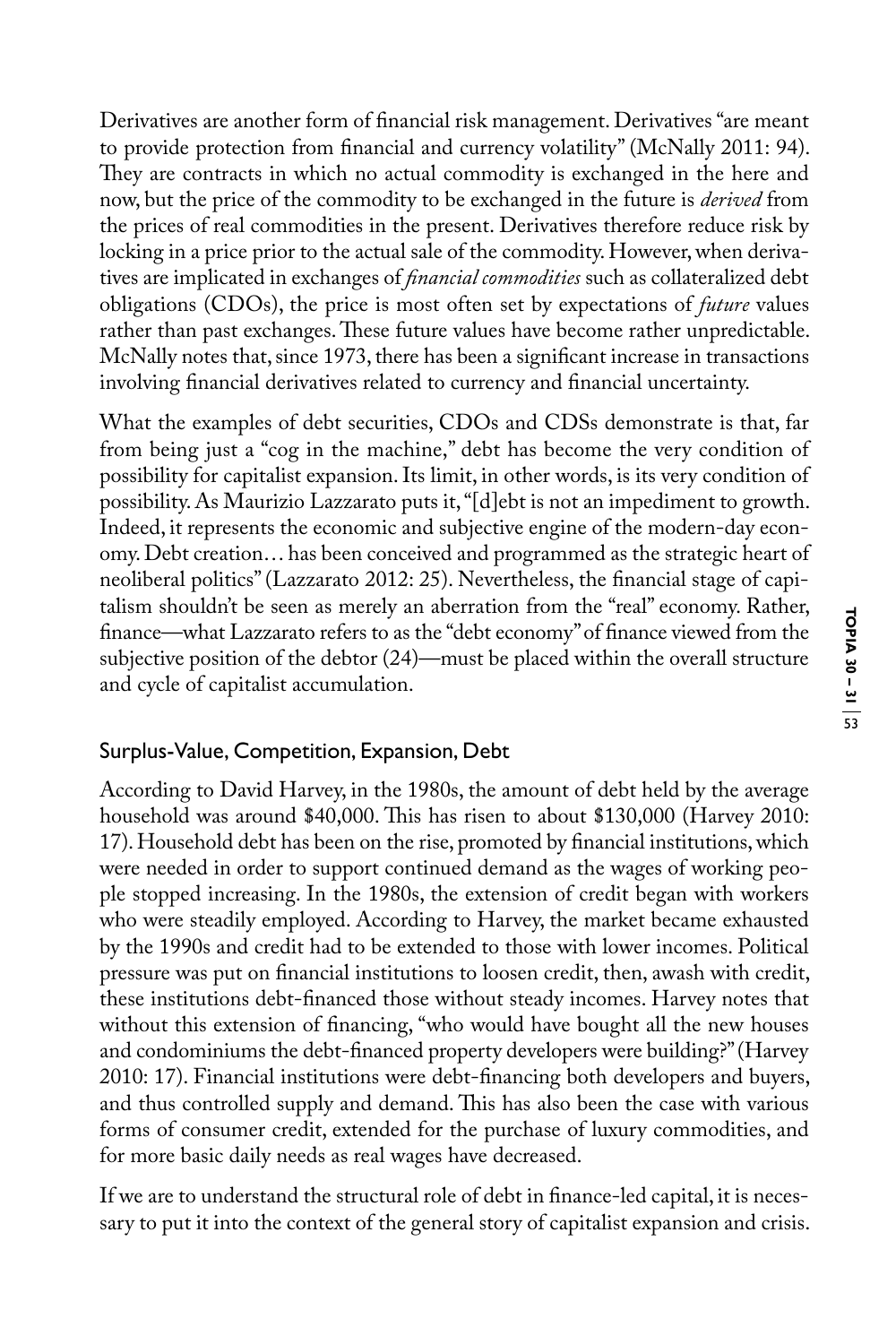As Karl Marx (1990) explains in *Capital*, the place to begin is by thinking about what capitalists actually do when they start the cycle of accumulation. The capitalist begins with some money (M) and uses a portion of that money to buy up materials, machinery, and labour power (C), which are all put to work in order to produce a commodity that can then be sold in the market for a value that is greater than the original amount put into production. This creates profit, or surplus value ( $\mathrm{M}^{\scriptscriptstyle{1}}$ ). The general formula for the production of surplus value developed in the first part of *Capital Volume One* is therefore: M-C-M1 . While it appears that surplus value originates in the laws of supply and demand in the market (buying low and selling high), Marx shows that it actually comes from the exploitation of surplus labour time in the production process. The labour power sold by the worker is used by the capitalist for the time necessary to produce a value greater than the price of this labour. The production of surplus value originates in the exploitation of labour by capital: profit is first produced by extracting more work than was actually bargained for from the labourer. Commodity fetishism obscures this fact for both the labourer *and* the capitalist, where the price or exchange value of a commodity appears to directly represent value but ultimately accounts for an original lack or gap produced in the labourer to generate profit. Proletarianization names this process of producing a "substanceless subjectivity," where unpaid surplus labour time is extracted and appropriated from the worker.

Surplus value is produced in the production process and realized in the market; but, as every capitalist knows, if he does not re-invest some of that surplus value in expanded production, he will fail in competition with other capitalists. Competition between capitalists creates a barrier to further accumulation since "other capitalists have an interest in taking markets and sales from their competitors" (McNally 2011: 74). As capitalists compete with each other for the sale of products to a finite number of consumers, they enter into a conflict for dominance of the market.

A second barrier to accumulation comes from labour. The human body is limited by the need to eat, sleep and reproduce, taking time away from the production process. An additional barrier is organized labour and class struggle, with its power to demand higher wages, fewer working hours and better working conditions. Thus, the barriers of competition and labour "impose an imperative on each and every capitalist to invest in new technologies that break through workers' resistance, speed up work, and get an edge on the competition" (McNally 2011: 74). Through competition, capitalists are compelled to act in this way. They are bound to continue investing part of their surplus value into production efficiencies in order to lower costs and boost sales, increasing profits over their competitors. The goal is to grow bigger and faster, more "efficiently" than the competition, in order to avoid being driven out of business. The fallacious notion that capitalism is based on competition conceals the fact that it is actually based on *eliminating* competition.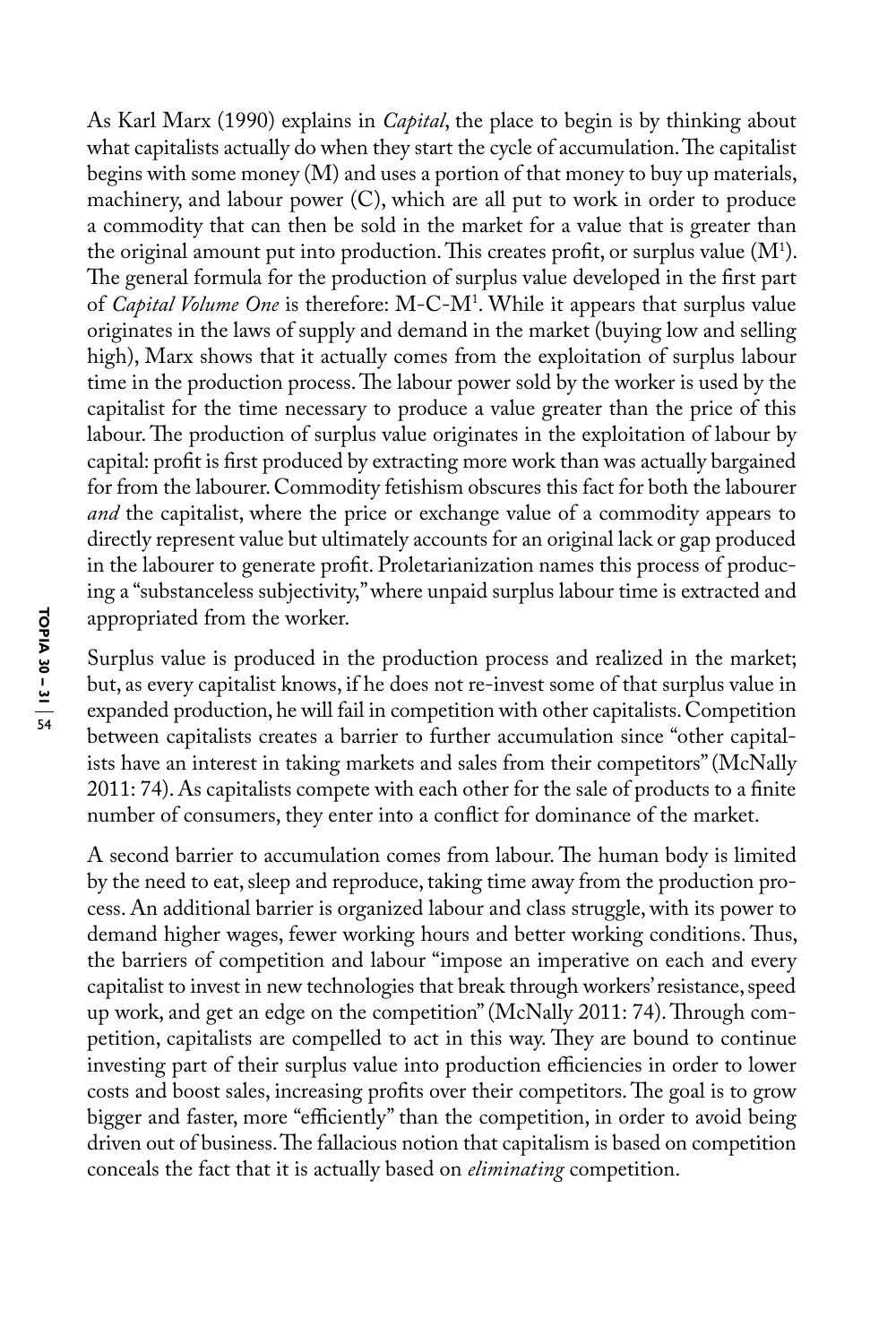Further expansion relies on the banking system. Companies need to borrow in order to finance investment, making the flow of credit and debt essential to capitalism's daily operations. As McNally explains:

often, the only way firms can finance the massive investments necessary to keep up with the competition is by borrowing money. For this reason, modern capitalism could not function without a highly developed credit system, involving banks, stock exchanges, and other financial institutions. This credit system makes it possible for capitalists to finance spending on a scale that would not be possible from their retained earnings alone. But in order to borrow, firms have to pledge a share of future profits in exchange for investment funds in the here and now. And the future profits pledged must both repay the original loan (the principle) plus a flow of regular interest payments. But because the only thing creditors receive in the here and now is a promise to pay—be it a stock, a bond, or some other kind of promissory note—that represents a claim to a share of future profits, they are accepting forms of fictitious capital…. (2011: 79)

According to David Harvey, fictitious capital is "a flow of money capital not backed by any commodity transaction" (2006: 265). As McNally puts it, fictitious capital refers to "paper promises [that] are fictitious precisely because the profits they pledge to share may never materialize. What holders of these 'financial assets' possess is in fact a debt, a legal IOU. But should the debtor go under, the loan itself may never be fully repaid, if at all" (2011: 79-80).

Investment in fictitious capital is risky because it lays claim, not to actual wealth produced in the here and now, but to the possibility of future profit. Risk increases when fictitious capital is commodified into bundled packages of debt, such as securities, and is then bought and sold on the market. This occurs not simply because of capitalist "greed" that motivates a search for higher profits; as Albo et al. (2010) explain, it happens because finance plays an integral role in "pooling social surplus, creating credit-money in advance of production, disciplining wayward firms by withholding credit and in determining what new branches of industry to channel new investments" (34). Financial capital therefore "represents and defends the interests of all capitalists in capitalism" and makes possible the further expansion of the entire system (Ibid).

The price of fictitious commodities can become inflated at points of exaggerated speculation. Investors start to buy stocks of fictitious capital and commodities paper claims to future wealth—not because they represent the existing profits of the company, but because investors expect that prices will increase. Ultimately, speculative investment is based purely on a bet that someone else will pay even more than the initial investor did for the fictitious stock. But all of this investment ultimately leads to an overaccumulation of fictitious capital and thus an overaccumulation of debt. Crises emerge when capital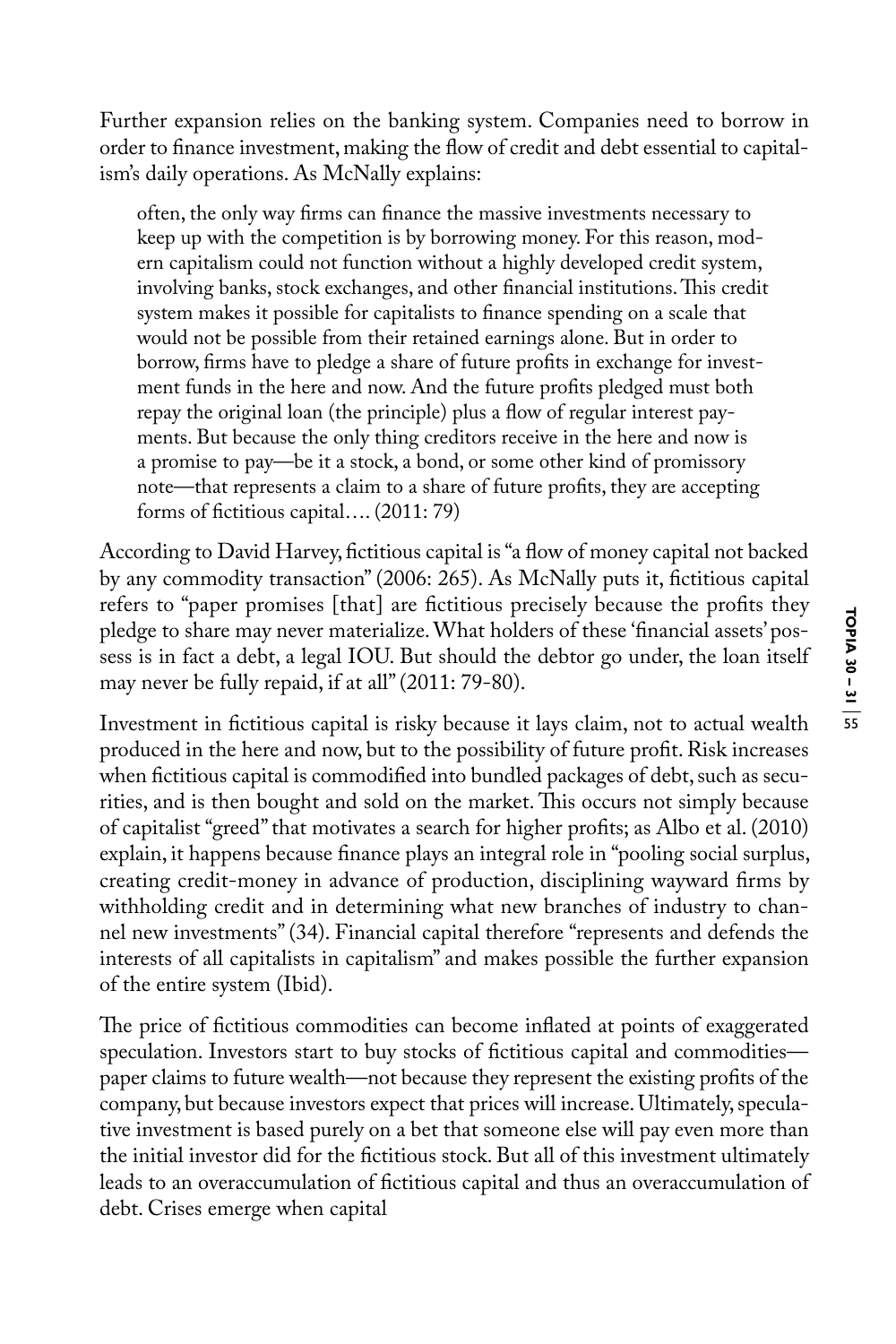as a whole… has accumulated to an extent that the surplus value (profits) being extracted from workers and the stream of revenues flowing to capitalists from sales is not high enough—whether due to a wage-squeeze, a decline in the productivity of the capital stock, or adequate effective demand in the economy—relative to the investments made to sustain an adequate level of profitability. Without profits, capital cannot continue to expand and a crisis unfolds. (Albo et al. 2010: 38)

Due to competition, compulsion towards expansion impacts labourers as debtors. As human labour power is replaced by machinery, or by exploitive methods of "lean production"— getting workers to work harder, longer, and for less—a problem arises on the side of demand. If workers, who are also consumers, are earning less, a problem arises in effective demand for the commodities being sold by capitalists, creating yet another barrier to capital. The solution is increasing the amount of credit provided to consumers: "In the U.S., the largest family purchases (a house, a car and maintenance, education expenses) are made on credit. But consumption runs on debt even for everyday purchases, quite often paid for with a credit card" (Lazzarato 2012: 19–20). This "is the simplest way to transform its owner into a permanent debtor" (19–20). For both sides of capital and labour, the drive towards surplus value and a system based on production for profit ultimately ends up producing debt as its corollary.8 As credit levels increase, more power is passed over to the financial sector and the debt economy. The interests of finance serve the interests of capital in general, but as increasing levels of credit are advanced, greater levels of debt accrued, sublimated, and repackaged as fictitious capital that perpetuates the system.

The capitalist drive towards the production of surplus value engenders a compulsion to expand due to competition; the necessity of credit for expansion; the necessity of driving down the cost of production in order to grow; and the need for credit in order to deal with the barrier of effective demand, all of which show that the "mad dance" of capital mirrors the "mad dance of desire."9 The pursuit of surplus value is like the subject's pursuit of the lost object of desire—the transcendental beyond of desire. Like the pursuit of the lost object of desire, which ends up producing lack itself as an object, the pursuit of surplus value produces an overabundance of debt. Like the sublime object, debt is that feature which is both responsible for the lack in the system, and for its surplus. But what makes debt of further significance is that it makes the economy immediately subjective.

#### Subjectivizing Debt: From Cynicism to Anxiety

Debt has played a significant role in disciplining labour and integrating workers into the matrices of finance capital both at the material and ideological levels. As workers continue to look to credit to sustain their private lives, anger towards the banks ultimately gives way to cynicism and "acceptance of the necessity to 'save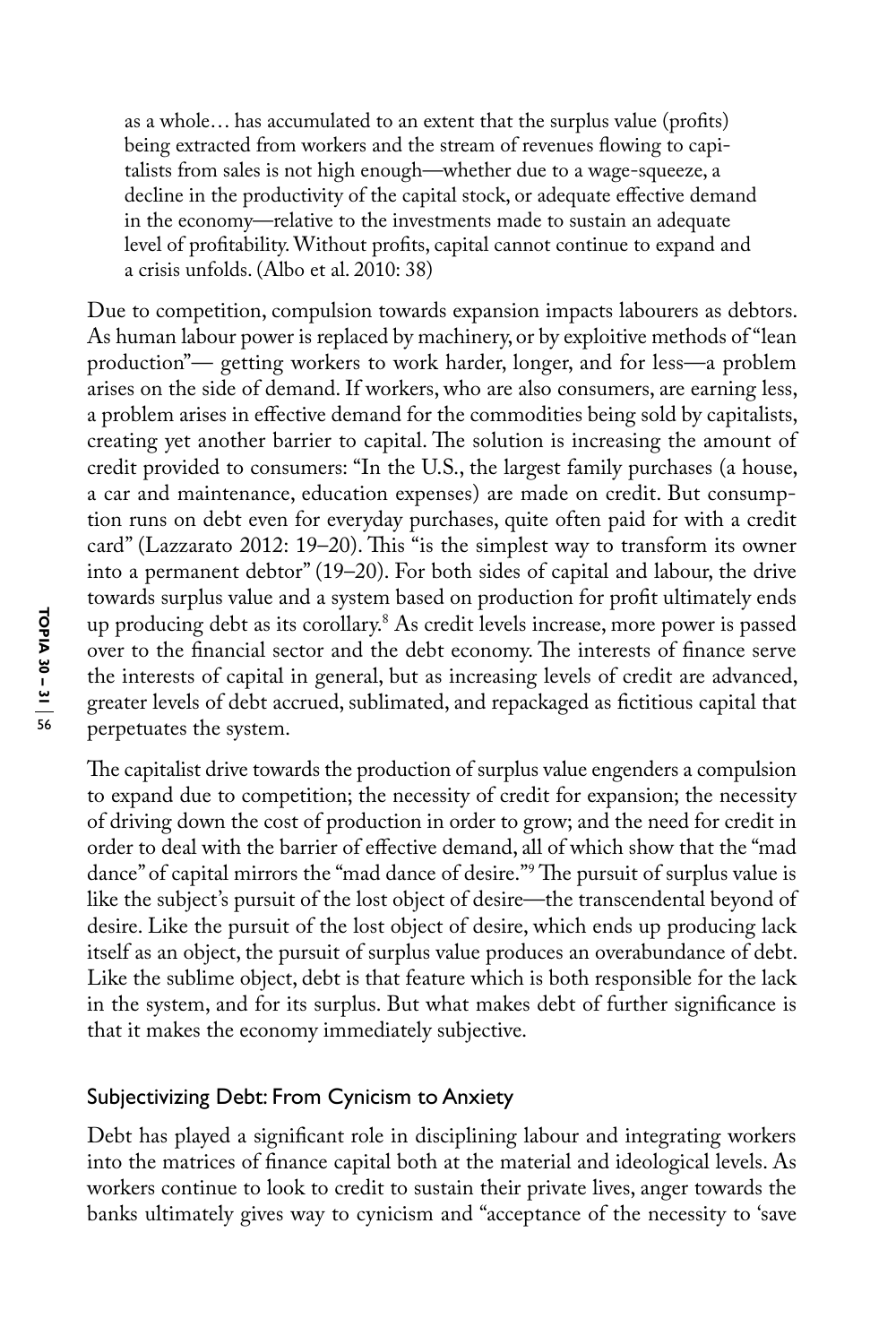57**TOPIA 30 – 31**

10PIA 30 - 31 | 15

the system' [that] workers [have] become dependent on" (Albo et al. 2010: 127). This credit cycle is the material basis for the kind of cynical reason that has come to dominate as the standard ideological, fantasmatic support of postmodern, late capitalism; what Mark Fisher (2009) refers to as "capitalist realism." Cynicism is the form assumed by the subject of desire. Related to the psychoanalytic concept of fetishism disavowal, cynicism is best described using the formula, "I know very well, but nevertheless…" As Todd McGowan puts it, cynicism is,

a mode of keeping alive the dream of successfully attaining the lost object while fetishistically denying one's investment in this idea. Cynicism constitutes the primary ethical and political danger today because it allows subjects to acknowledge the hopelessness of consumption while simultaneously consuming with as much hope as the most naïve consumer… The cynical subject recognizes the logic of the drive and clings nonetheless to the promise of desire. (McGowan 2011: 29)

This kind of cynicism relates to Fredric Jameson's well-known thesis that it seems easier for us to imagine "a thoroughgoing deterioration of the Earth and of nature than the breakdown of late capitalism" (1994: xii). What the ideology of the end times accomplishes for capitalism is precisely its de-historicization. It creates the *fantasy* of an eternal capitalist order where the only thing that follows capitalism is the apocalypse (Flisfeder 2013). But what happens when the fantasy of the end times dissolves, given that this fantasy is what protects the subject from a traumatic encounter with the Real, in the form of the negativity of debt? The spatialization and thus obliteration of time under the conditions of finance capital makes the dissolution of this fantasy increasingly possible.

Time figures into fantasy to the extent that the attainment of the lost object is constantly delayed. Debt is sublimated through a kind of "temporal displacement." But the debt economy must *neutralize* time: since subjectivizing debt means disciplining debtors to honour their debt promises, capitalism tries to place a control over the future because "debt obligations allow one to foresee, calculate, measure, and establish equivalences between current and future behaviour" (Lazzarato 2012: 46). The debt economy is turned toward the future because finance is nothing if not a promise of future wealth. According to Lazzarato, there is therefore an incommensurability between the promise of future wealth and the actuality of present wealth (2012). Finance is another means of risk management in the interests of capitalist class power: "all financial innovations have but one sole purpose: possessing the future in advance by objectivizing it" (46). For the debtor, finance has little to do with objectivizing and holding onto the future; it has more to do with the obliteration of the future, affirming Jameson's thesis. If the debtor must constantly borrow from future income and wealth, then she is constantly working in the present to pay "back" what will never be because it has already been borrowed, not saved. This creates a condition of what Jameson has elsewhere referred to as a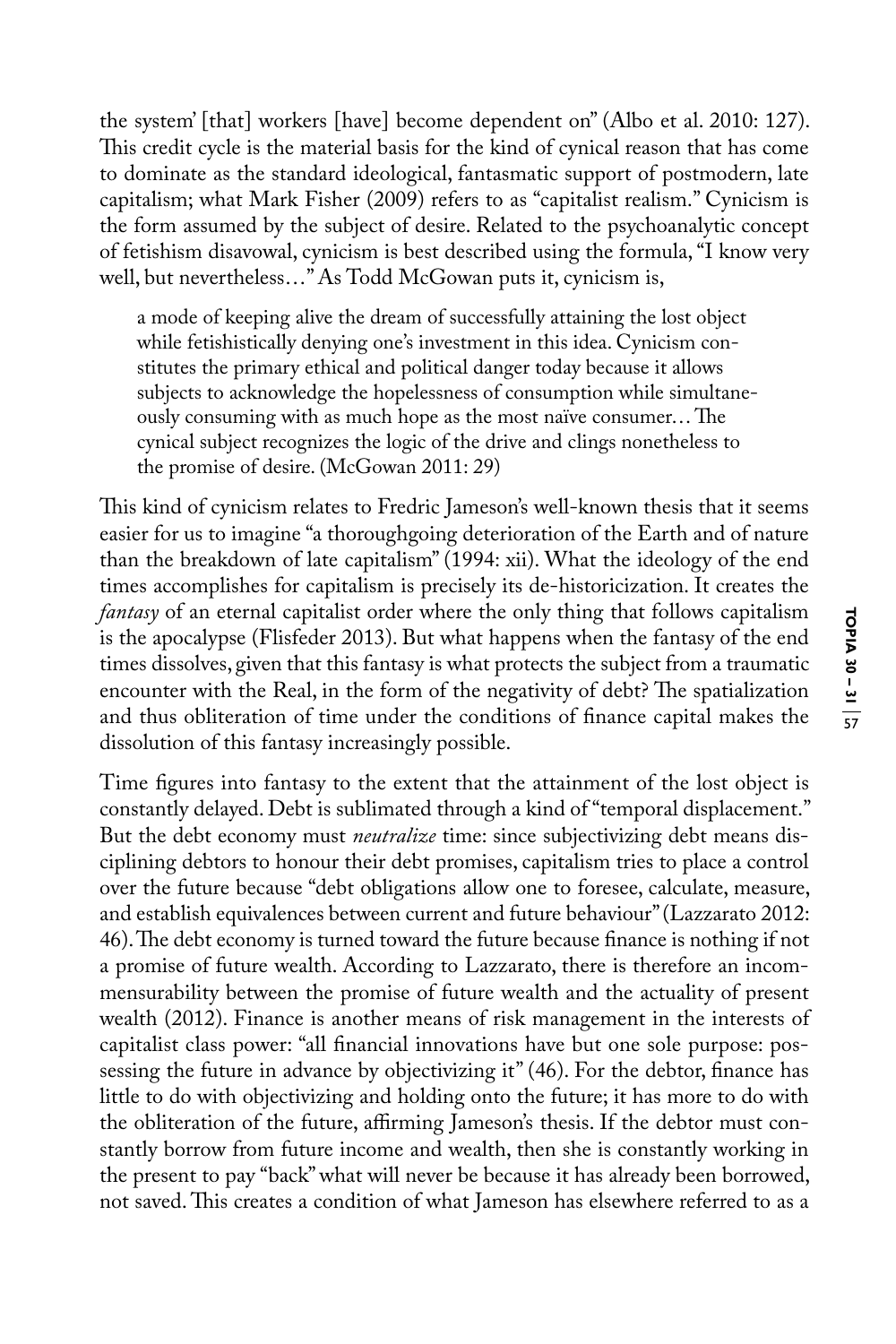"perpetual present" ( Jameson 1998: 137). The debtor is always trying to catch up with her debts, the result of which is increased levels of anxiety.<sup>10</sup>

Anxiety, according to Alenka Zupančič, is one of the two moments of experiencing the sublime developed in Kant's writings. First, there is a moment of anxiety, which the subject can only escape by transforming it into the feeling of the sublime (Zupančič 2000: 149–50). Anxiety is thus the reverse side of the sublime. When the subject encounters the traumatic proximity of the Thing, she introduces a new distance towards it through the mediation of fantasy. As Renata Salecl explains, fantasy and anxiety "present two different ways for the subject to deal with the lack that marks him or her as well as… the symbolic order. With the help of fantasy, the subject creates a story, which gives his or her life a perception of consistency and stability" (Salecl 2004: 46–47). Fantasy provides comfort, while anxiety incites discomfort.

Debt incites anxiety signalled not by an encounter with a lack or gap, but with the lack of a lack, that is, with a sublime object that takes the place of a lack. Anxiety arises when "at the place of the lack one encounters a certain object, which perturbs the fantasy frame though which the subject assessed reality" (Salecl 2004: 24). Confronting and identifying with this feeling, rather than escaping back into the protective shield of fantasy, makes the politicization of debt possible.

## A Politics of Drive/A Politics of Debt—Se faire choisir

In *The Ticklish Subject* (1999), Žižek argues that desire and drive presuppose one another. They are "two ways of avoiding the deadlock of negativity that 'is' the subject…. [But, they] involve two thoroughly different notions of subjectivity" (298). The subject chooses her desire, but for the subject of drive, "the act of choice is inverted into *se faire choisir*, 'making-oneself-chosen…. [T]he only… freedom I am granted in drive is the freedom to choose the inevitable" (299). An ethics of desire means yielding to one's enjoyment/*jouissance*. The subject can move from one object to the next—a constant, metonymical search—without ever succeeding in moving beyond desire. In contrast, an ethics of drive means not giving way to one's desire by committing oneself to the *sinthome*: the grounding, originary symptom that is tied to the subject's fundamental fantasy and marks the initial instance of subjectivization. Rather than distancing herself from enjoyment, the subject of drive identifies with it fully (Žižek 1993: 60). Identification with the *sinthome* signals the conclusion of analysis, after the subject has "traversed the fantasy" that sets her position in relation to the symbolic order.

Given the structural position of debt in finance capital, a politics of debt is *already* a politics of drive. Debt is the object that chooses and politicizes the subject in finance-led capital. As Silvia Federici (2013) notes, "Being indebted to a bank hides the fact that there is a relation of exploitation. As a debtor you don't appear any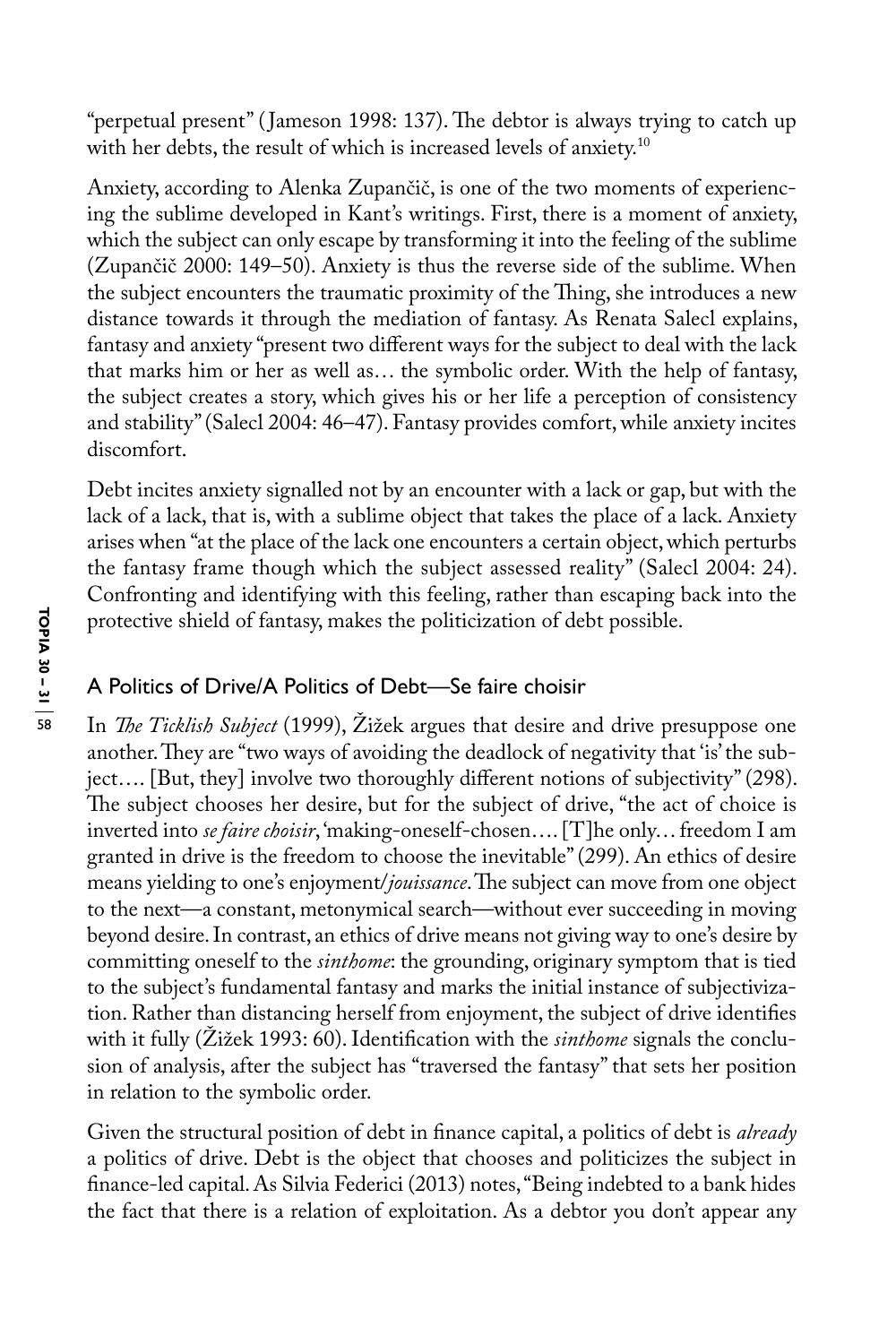longer as a worker. Debt is very mystifying. It brings about a change in the management of class relations." A politics of debt therefore means "[t]he resumption of class struggle in the right place" (Lazzarato 2012: 164). Debt in its object-form overlaps with the subject as the gap or lack in the system. It signals processes of subjection, but for this very reason it also signals the politics of emancipation.

### Conclusion

A politics of debt can mean calling for defaults on loans, as in the case of the sovereign debt crises in Europe. It can also mean building campaigns for forgiving and annulling debt, as in the case of Occupy Wall Street, the Strike Debt project, and decades of protest in the third world. It can also mean refusing austerity measures, such as in the 2012 Quebec student protests against rising tuition costs. I argue that in addition to these tactics, we must rethink the role of the state and the necessity of occupying state mechanisms for countering the neo-Malthusianism of the capitalist class.11 Instead of reliance on the liberal democratic state, this would be a politics that makes use of state mechanisms to democratize the allocation of resources and desublimate debt in the logic of capital. Recent scholarship on the de-privatization of the commons—natural resources, information, intellectual property, etc.—moves in this direction.12 So do processes that rebuild the political order from the bottom up, moving beyond mere inclusion to prioritization of the interests of the excluded, such as in developing forms of Latin American Socialism (see Harnecker 2010).

Other approaches may include democratizing finance, as Albo et al. (2010) propose: this would mean "bringing the banks into the public sector," which they argue "is pivotal to any broader strategy of economic democracy" (110). It is not enough to raise the question of regulation since finance is not a separate sphere from capital; it is its central, organizational, artery. This is why democratization is required above regulation. What is needed:

is to turn the whole banking system into a public utility so that the distribution of credit and capital would be undertaken in conformity with democratically established priorities, rather than short-term profit. Similar considerations arise regarding the kinds of public provisions required to meet the new definitions of basic human needs, including those that come to terms with today's ecological challenges. It is hard to see how anyone can be serious about converting our economy to a sustainable one without understanding that we need a democratic means of planning through new sets of public institutions that would enable us to take collective decisions about allocating resources for what we produce and how and where we produce the things we need to sustain our lives and our relationships to our environment. (Albo et al. 2010: 110)

Democratizing finance in this way might lead towards a new vision of how human needs are funded, and presents a debt towards needs rather than profits. Sticking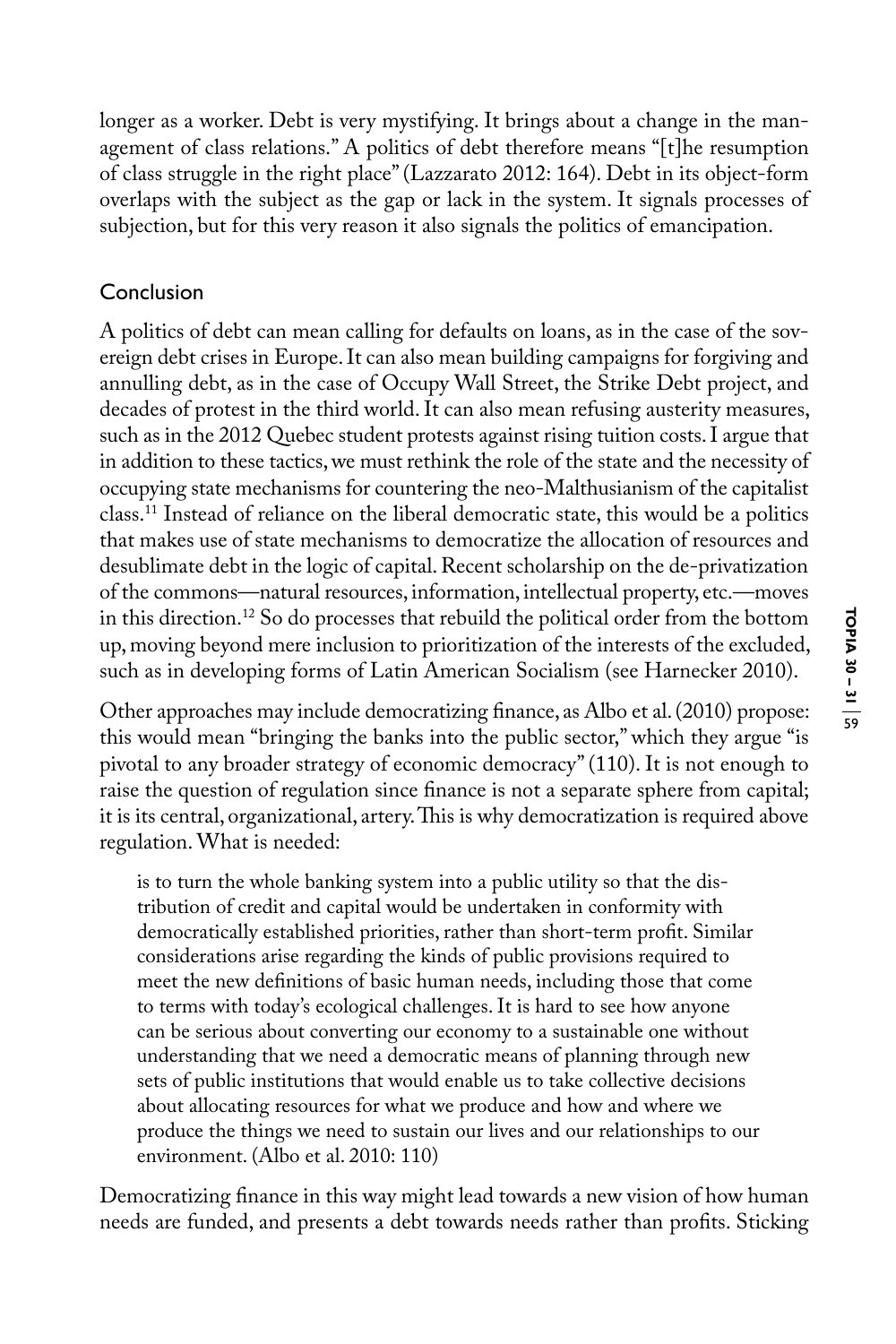to a politics of debt in this way is the first step in desublimating capital, as opposed to the inequitable social relations of production that capital obscures.

The Left must proceed with caution since the ruling class has its own politics of debt, which advocates through mainstream media for a self-serving increase in austerity, giving further evidence that debt is a central material and ideological feature of class struggle. Debt is Real in the Lacanian sense because it represents both the limit to the existing system and the principle of its ideological distortion. Cuts to social spending are legitimized through reference to rising levels of national debt, which conceals the fact that diminishing state revenues are the result of tax cuts to the wealthy, privatization of the commons, and the socialization of risk, debt and loss. Public debt is transformed into the private debt of the exploited classes, brought on by the structural contradictions of the system and its need to expand. Whichever shape the desublimation of capital takes, it will require a sustained democratic and anti-capitalist movement alternative to the existing liberal democratic model.

#### **Notes**

1. I would like to give very special thanks to Max Haiven and the blind peer reviewers for their helpful comments and suggestions, all of which I take quite seriously. There is far too much to discuss on this topic in these few pages (and I take full responsibility for the gaps and omissions). What I present here is only the beginning of a conversation that needs to be continued.

2. This article gathers inspiration from two central sources. The first is Alain Badiou's question: "What kind of politics is *really* heterogeneous to what capital demands?" (2001: 106). The second is the debate between Slavoj Žižek and Simon Critchley (see Žižek 2007 and Critchley 2008). In his book, *Infinitely Demanding* (2007), Critchley proposes an ethics of "interstitial distancing" from state power, as a tactic for the radical Left, whereby activists can continue to bombard those in power with an infinite list of demands that cannot necessarily be met. In response, Žižek argues that the thing to do is "to bombard those in power with strategically well-selected *precise*, *finite* demands which cannot allow for the same excuse" (Žižek 2008: 350). It is possible to reformulate Žižek's position somewhat, to move from a finite *demand* to a finite *object*. My suggestion is that debt is an object that meets the criteria of Žižek's proposal.

3. Neither is it a new object of struggle for activists. Silvia Federici (2013) notes that the first big debtors' movements began in Latin America in the 1980s. Maurizio Lazzarato (2012) also notes how Gilles Deleuze and Félix Guattari's *Anti-Oedipus* provides an historical examination of debt as a way of analyzing contemporary capitalism, just before the full arrival of neoliberalism. For an intriguing critique of Graeber's book see Beggs 2012.

4. For an excellent analysis of the Quebec student uprising see Louis-Paul Willis 2014.

5. Stephanie Black's film, *Life and Debt* (2001), demonstrates with brilliance the way that debt continues to be used as a mechanism for enforcing the economic imperialism of the global North over the global South in the post-colonial context. Silvia Federici (2013)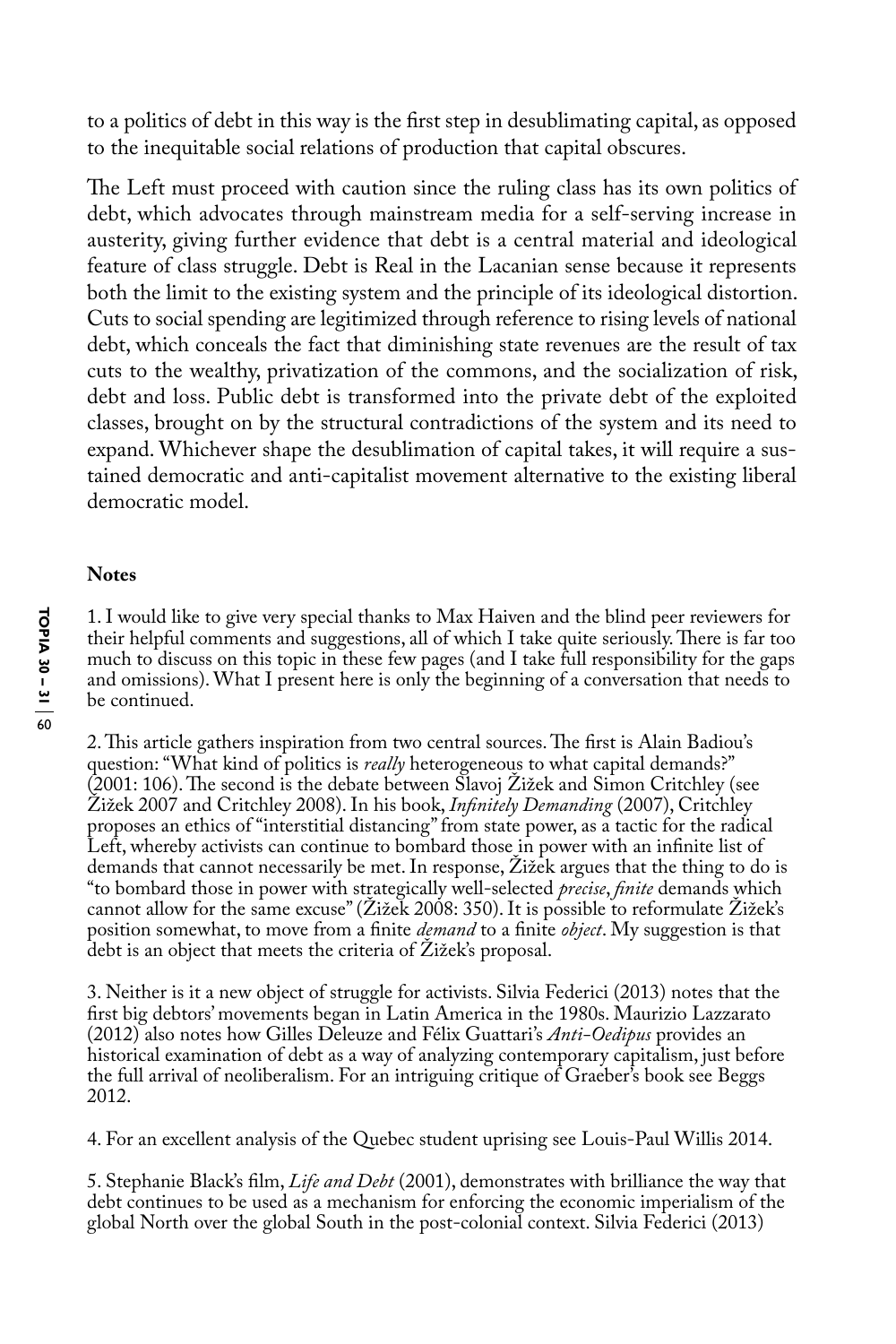notes microfinancing loans tend to leave borrowers, mainly women, worse off than before they took the loan.

6. The indebted, exploited subject, brings to the surface the underlying structure of subjectivity more generally, just as debt as the lack in the system indicates something about its "normal" operation.

7. Kordela (2007) argues similarly that the subject is tied to capital by human *schuld*: moral/legal guilt and economic debt.

8. There is a conspicuous gender dynamic at play in the "financially fetishistic imaginary" (Ball 2007: 33), since the financial industry continues to be dominated by men, while the burden of debt is increasingly unloaded onto women and people of colour (Strike Debt: 23, 96; see also Covert 2011 and Warren 2009).

9. Referring to the poststructuralist category of *différance*, Karyn Ball makes a similar argument regarding the circulation of fictitious values. Her term, "textual materiality," refers to "the agency of signifiers in supplementing fictitious values" (2007: 7). The relationship between the agency of signifiers and my argument regarding debt as the sublimated object of capital, may be thought in terms of the Lacanian distinction between the master-signifier and the *objet petit a*. These exist in what Žižek (2006) calls a parallax relationship. Both, in other words, constitute the front and back of the same object, but each is viewed differently depending upon the subject's position of enunciation. The fictitious values that Ball describes follow the logic of the signifier, while debt follows the logic of the *objet petit a*. Fictitious capital and debt, in other words, are two ways of relating to the same object, depending upon one's subject-position within the system. This is not unlike the way that capital and labour relate differently to the logic of the commodity; or, even the different ways of relating to credit and debt.

10. See note 7. It is worth considering the slide between anxiety and guilt when it comes to the politics of debt. Anxiety emerges in confronting the object minus the screen of fantasy, which is the result of a weakening of the superego. The superego, however, is the agent of invoking guilt feelings in the subject. As Žižek puts it, superego is "the price we pay for the guilt we contract by betraying our desire in the name of the good" (1994: 69). A politics of debt requires traversing the fantasy—as in the process of the Lacanian cure—in order to confront anxiety directly, and shift from an ethics of desire to an ethics of drive.

11. See note 2. This is a point for returning to the terms of the debate between Žižek and Critchley: between an ethics of "interstitial distancing" and one of directly occupying state mechanisms.

12. See, for example, Federici 2012b; Hardt and Negri 2009; Douzinas and Žižek 2010.

#### **References**

Albo, Greg, Leo Panitch and Sam Gindin. 2010. *In and Out of Crisis: The Global Financial Meltdown and Left Alternatives.* Oakland: PM Press.

Badiou, Alain. 2001. *Ethics: An Essay on the Understanding of Evil.* Translated by Peter Hallward. New York: Verso.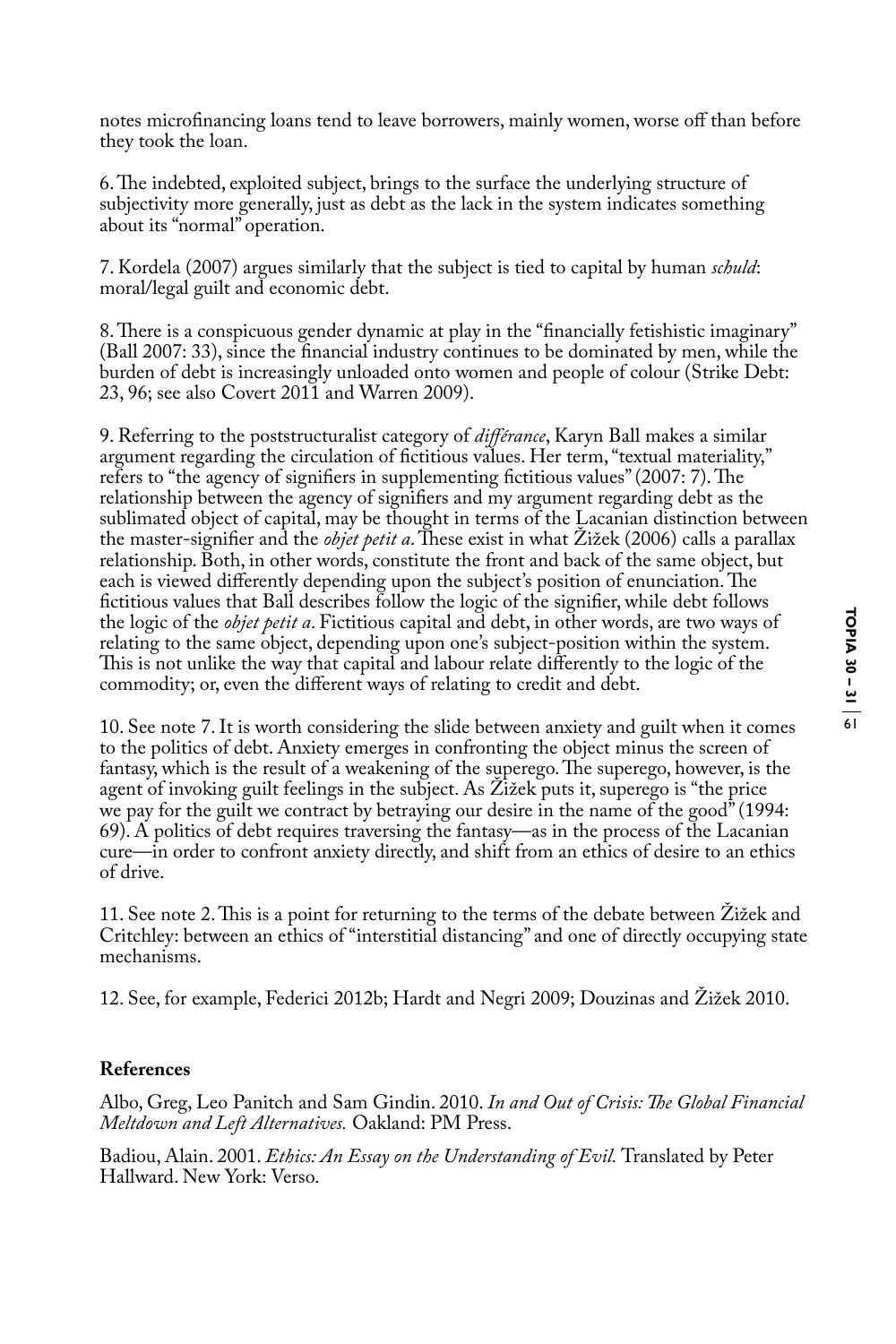Ball, Karyn. 2007. Death-Driven Futures, or You Can't Spell Deconstruction without Enron. *Cultural Critique*, 65: 6–42.

Beggs, Mike. 2012. Debt: The First 500 Pages. *Jacobin* (Summer).

Covert, Bryce. 2011. *The Double-Edged Sword of Credit Cards for Women and Minorities.* 16 March. [http://www.huffingtonpost.com/bryce-covert/the-double-edged-sword](file:///Users/caseyirvin/Google%20Drive/TOPIA/TOPIA30/Content/../customXml/item1.xml)[of\\_b\\_836499.html](file:///Users/caseyirvin/Google%20Drive/TOPIA/TOPIA30/Content/../customXml/item1.xml).

Critchley, Simon. 2007. *Infinitely Demanding: Ethics of Commitment, Politics of Resistance.* New York: Verso.

———. 2008. Violent Thoughts About Slavoj Žižek. *Naked Punch* (Autumn): 3–6.

Deleuze, Gilles and Félix Guattari. 1983. *Anti-Oedipus: Capitalism and Schizophrenia*. Translated by Robert Hurley, Mark Seem, and Helen R. Lane. Minneapolis: University of Minnesota Press.

Dienst, Richard. 2011. *The Bonds of Debt: Borrowing Against the Common Good.* New York: Verso.

Douzinas, Costas and Slavoj Žižek, eds. 2010. *The Idea of Communism*. New York: Verso.

Federici, Silvia. 2012a. Reproduction and Feminist Struggle in the New International Division of Labour. In *Revolution at Point Zero*. Oakland, CA: PM Press.

———. 2012b. Feminism and the Politics of the Common in the Era of Primitive Accumulation. In *Revolution at Point Zero*. Oakland, CA: PM Press, 2012b.

———. 2013. Interview by Marina Vishmidt. Permanent Reproductive Crisis: An Interview with Silvia Federici. *Mute.* [http://www.metamute.org/editorial/articles/](file:///Users/caseyirvin/Google%20Drive/TOPIA/TOPIA30/Content/styles.xml) [permanent-reproductive-crisis-interview-silvia-federici.](file:///Users/caseyirvin/Google%20Drive/TOPIA/TOPIA30/Content/styles.xml)

Fisher, Mark. 2009. *Capitalist Realism: Is There No Alternative?* Winchester: Zero Books.

Flisfeder, Matthew. 2013. Communism and the End of the World. *PUBLIC: Art, Cutlure, Ideas* 48: 105-115.

Graeber, David. 2011. *Debt: The First 5,000 Years.* Brooklyn, NY: Melville House.

Hardt, Michael and Antonio Negri. 2009. *Commonwealth*. Cambridge, MA: Harvard University Press.

Harnecker, Marta. 2010. Latin America & Twenty-First Century Socialism: Inventing to Avoid Mistakes. *Monthly Review* 63(3): 1–83.

Harvey, David. 2010. *The Enigma of Capital and the Crises of Capitalism.* New York: Oxford University Press.

———. 2006. *The Limits to Capital,* 2nd. New York: Verso.

Jameson, Fredric. 1998. Postmodernism and Consumer Society. In *The Anti-Aesthetic: Essays on Postmodern Culture*, edited by Hal Foster, 127–144. New York: The New Press.

———. 1994. *The Seeds of Time.* New York: Columbia University Press.

Kordela, A. Kiarina. 2007. Marx's Update of Cultural Theory. *Cultural Critique* 65: 43–66.

Lacan, Jacques. 1998. *On Feminine Sexuality, The Limits of Love and Knowledge, 1972- 1973: Encore, The Seminar of Jacques Lacan Book XX.* Edited by Jacques-Alain Miller. Translated by Bruce Fink. New York: W.W. Norton & Co.